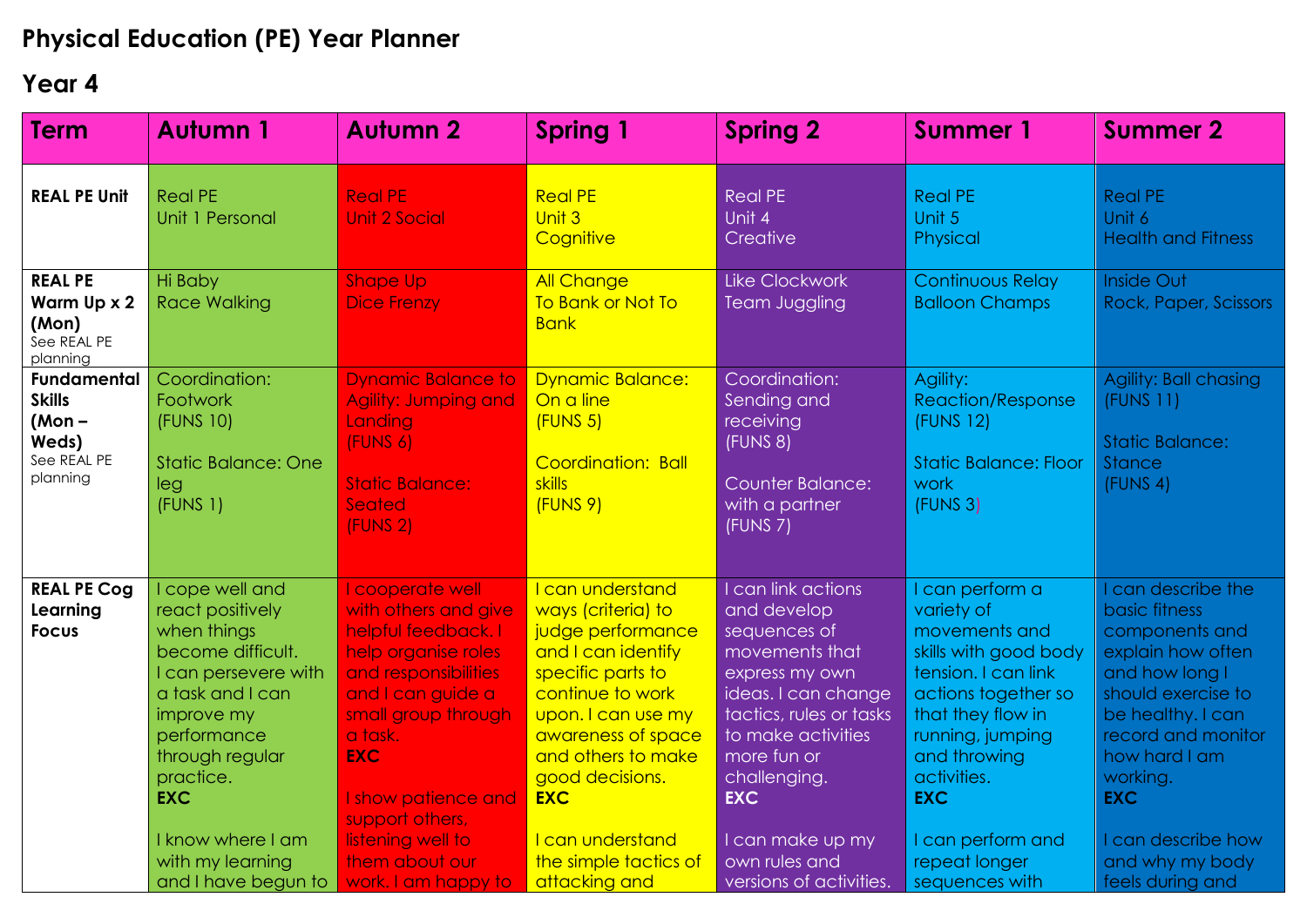|                                                                  | challenge myself.<br><b>EXP</b><br>I try several times if<br>at first I don't<br>succeed and I ask<br>for help when<br>appropriate.<br><b>WT</b>                                                                               | show and tell them<br>about my ideas.<br><b>EXP</b><br>I can help praise<br>and encourage<br>others in their<br>learning.<br><b>WT</b>                                                                 | defending. I can<br>explain what I am<br>doing well and I<br>have begun to<br>identify areas for<br>improvement.<br><b>EXP</b><br>I can begin to order<br>instructions,<br>movements and<br>skills. With help I can<br>recognise similarities<br>and differences in<br>performance and I<br>can explain why<br>someone is working<br>or performing well.<br><b>WT</b> | I can respond<br>differently to a<br>variety of tasks or<br>music and I can<br>recognise similarities<br>and differences in<br>movements and<br>expression.<br><b>EXP</b><br>I can begin to<br>compare my<br>movements and<br>skills with those of<br>others. I can select<br>and link movements<br>together to fit a<br>theme.<br><b>WT</b> | clear shapes and<br>controlled<br>movement. I can<br>select and apply a<br>range of skills with<br>good control and<br>consistency.<br><b>EXP</b><br>I can perform a<br>range of skills with<br>some control and<br>consistency. I can<br>perform a sequence<br>of movements with<br>some changes in<br>level, direction or<br>speed.<br><b>WT</b> | after exercise. I can<br>explain why we<br>need to warm up<br>and cool down.<br><b>EXP</b><br>I can say how my<br>body feels before,<br>during and after<br>exercise. I use<br>equipment<br>appropriately and<br>move and land<br>safely.<br><b>WT</b> |
|------------------------------------------------------------------|--------------------------------------------------------------------------------------------------------------------------------------------------------------------------------------------------------------------------------|--------------------------------------------------------------------------------------------------------------------------------------------------------------------------------------------------------|-----------------------------------------------------------------------------------------------------------------------------------------------------------------------------------------------------------------------------------------------------------------------------------------------------------------------------------------------------------------------|----------------------------------------------------------------------------------------------------------------------------------------------------------------------------------------------------------------------------------------------------------------------------------------------------------------------------------------------|----------------------------------------------------------------------------------------------------------------------------------------------------------------------------------------------------------------------------------------------------------------------------------------------------------------------------------------------------|--------------------------------------------------------------------------------------------------------------------------------------------------------------------------------------------------------------------------------------------------------|
| <b>Traditional PE</b><br>(Thursday)<br>See PE<br>Planning.org.uk | <b>Basketball</b><br>(Invasion Game)                                                                                                                                                                                           | <b>Tag Rugby</b><br>(Invasion Game)                                                                                                                                                                    | <b>Hockey</b><br>(Invasion Game)                                                                                                                                                                                                                                                                                                                                      | <b>REAL Gym</b><br>(Gymnastics)                                                                                                                                                                                                                                                                                                              | <b>Tennis</b><br>(Net + Wall)<br><b>OAA</b><br>(Porthpean Camp)                                                                                                                                                                                                                                                                                    | <b>REAL Dance</b><br>(Dance)<br><b>Athletics</b><br><b>Swimming</b> (2 weeks)                                                                                                                                                                          |
| Sequence of<br>Lessons                                           | L1: To pass/send a ball<br>with increasing<br>accuracy.<br>L2: To move with the<br>ball keeping it under<br>control.<br>L3: To pass the ball in<br>different ways.<br>L4: To find and use<br>space well to keep<br>possession. | L1: To travel with the<br>ball.<br>L2: To keep in a<br>horizontal line with<br>others when running.<br>L3: To catch the ball<br>whilst on the move.<br>L4: To defend by<br>removing a player's<br>tag. | L1: To hold a hockey<br>stick correctly and<br>safely.<br>L2: To use a push pass.<br>L3: To get in a low<br>position when<br>dribbling and/or<br>passing.<br>L4: To dribble a ball<br>whilst changing<br>direction.                                                                                                                                                   | L1: Balance (Partner<br>Work)<br>L2: Balance (Partner<br>Work)<br>L3: Balance (Partner<br>Work)<br>L4: Rotation (Floor<br>Work)<br>L5: Rotation (Hand<br>Apparatus)                                                                                                                                                                          | L1: Can watch, track<br>and catch a tennis<br>ball successfully.<br>L2: To perform a basic<br>forehand action with<br>increasing accuracy.<br>L3: To perform a basic<br>backhand shot with<br>increasing accuracy.<br>L4: To keep a rally<br>going using a range of<br>shots.                                                                      | intensive model)<br>Dance<br>L1: Shapes Solo<br>L2: Circles Solo<br>L3: Partnering Shapes<br>L4: Partnering (Lifts)<br><b>L5: Partnering Circles</b><br>L6: Artistry (Making)<br>Swimming                                                              |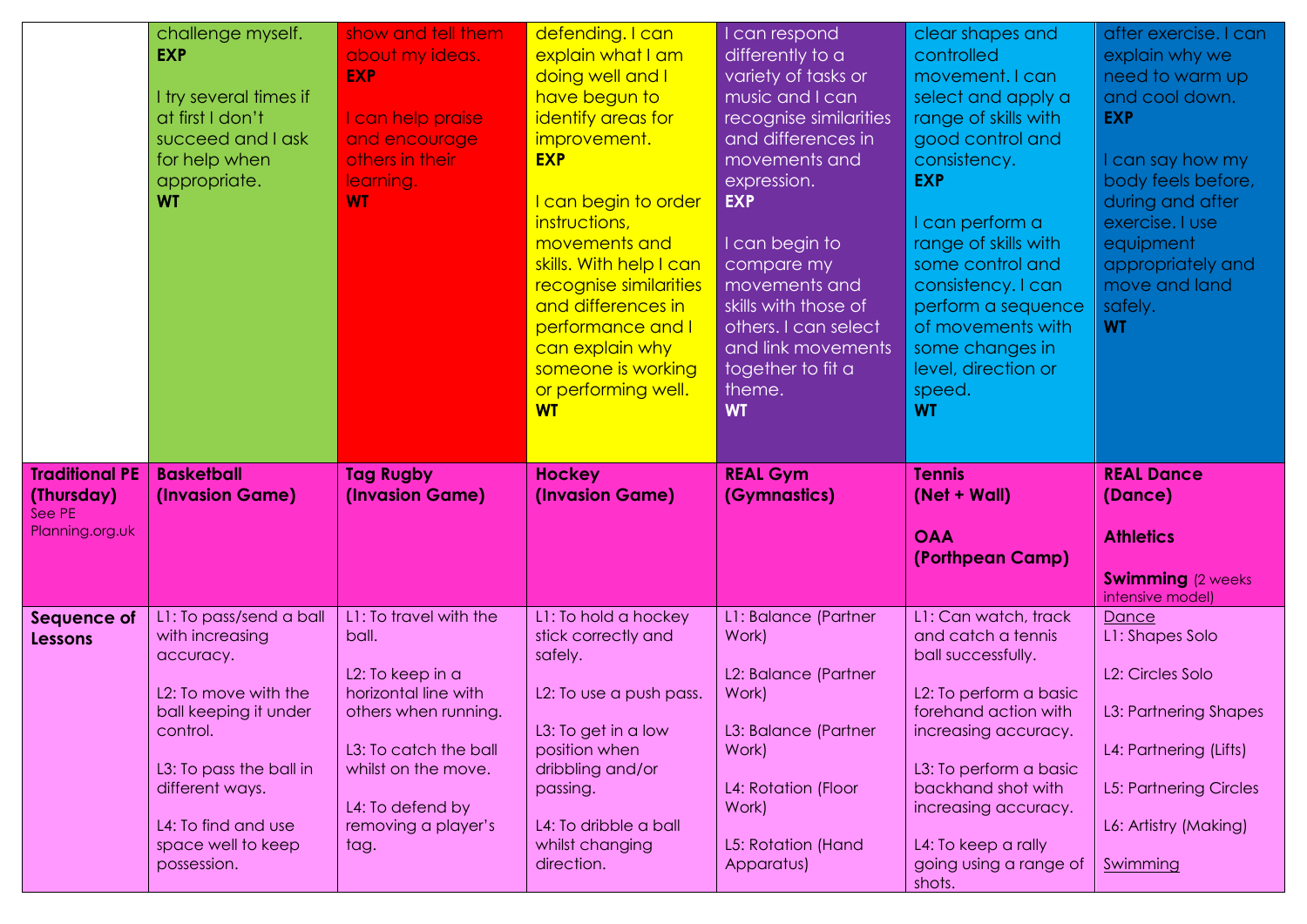|                                                            | L5: To apply basic<br>attacking and<br>defending principles.<br>L6: Play in small sided<br>games, employing<br>simple tactics.                                                                                                                      | L5: To work together<br>with others.<br>L6: To play games<br>against others that<br>require tactics to be<br>used to try to score.                                                                                                            | L5: To use a slap pass.<br>L6: To play hockey<br>games against others.                                                                                                                                                           | L6: Rotation (Hand<br>Apparatus)                                                                                                                                                                                                                      | L5: To hit a ball into<br>space (at different<br>speeds and heights) to<br>try to beat an<br>opponent.<br>L6: To compete with<br>others.                                                                                                             | See Bodmin Leisure<br>Centre planning for 3<br>differentiated groups.<br>Cover the NC:<br>- Swim competently,<br>confidently and<br>proficiently over a<br>distance of at least 25<br>metres.<br>- Use a range of strokes<br>effectively [for example,<br>front crawl, backstroke<br>and breaststroke].<br>- Perform safe self-rescue<br>in different water-based<br>situations. |
|------------------------------------------------------------|-----------------------------------------------------------------------------------------------------------------------------------------------------------------------------------------------------------------------------------------------------|-----------------------------------------------------------------------------------------------------------------------------------------------------------------------------------------------------------------------------------------------|----------------------------------------------------------------------------------------------------------------------------------------------------------------------------------------------------------------------------------|-------------------------------------------------------------------------------------------------------------------------------------------------------------------------------------------------------------------------------------------------------|------------------------------------------------------------------------------------------------------------------------------------------------------------------------------------------------------------------------------------------------------|----------------------------------------------------------------------------------------------------------------------------------------------------------------------------------------------------------------------------------------------------------------------------------------------------------------------------------------------------------------------------------|
| <b>Fitness Friday</b><br>Links to 5 ways<br>to well-being. | Wk 1 - Aerobics<br>$Wk 2 - Yoga$<br>Wk 3 - Circuit Training<br>Wk $4 - X$ -Country<br>Running<br>Wk 5 - Walk around<br><b>Roche Rock</b><br>Wk 6 - Oti Mabuse<br>Dance                                                                              | Wk $1 - B$ ikes and<br>Scooters<br>Wk 2 - Bleep Test<br>$Wk$ 3 – Yoga<br>Wk 4 - Joe Wicks<br>Cardio<br>Wk 5 - Relay Races<br>Wk $6 -$ Skip to Be Fit                                                                                          | Wk $1 -$ Aerobics<br>$Wk 2 - Yoga$<br>Wk 3 - Circuit Training<br>Wk $4 - X$ -Country<br>Running<br>Wk 5 - Walk around<br><b>Roche Rock</b><br>Wk 6 - Oti Mabuse<br>Dance                                                         | Wk 1 - Bikes and<br>Scooters<br>Wk 2 - Bleep Test<br>$Wk$ 3 – Yoga<br>Wk $4 - Joe Wicks$<br>Cardio<br>Wk 5 - Relay Races<br>Wk $6 -$ Skip to Be Fit                                                                                                   | Wk $1 -$ Aerobics<br>Wk $2 - Y$ oga<br>Wk 3 - Circuit Training<br>Wk $4 - X$ -Country<br>Running<br>Wk 5 - Walk around<br><b>Roche Rock</b><br>Wk 6 - Oti Mabuse<br>Dance                                                                            | <b>Athletics</b><br>Preparation for Sports<br>Day<br>Wk 1 - Bikes and<br>Scooters<br>Wk 2 - Bleep Test<br>Wk $3 - Y$ oga<br>Wk 4 - Joe Wicks<br>Cardio<br>Wk 5 - Relay Races<br>Wk $6 -$ Skip to Be Fit                                                                                                                                                                          |
| <b>Vocabulary</b>                                          | <b>REAL PE + Traditional:</b><br>balance,<br>coordination, agility,<br>fluency, control,<br>praise, patience,<br>encourage,<br>cooperate,<br>persevere,<br>challenge, practice,<br>success<br><b>Basketball: dribbling,</b><br>passing, shoot, net, | <b>REAL PE + Traditional:</b><br>balance,<br>coordination, agility,<br>fluency, control,<br>praise, patience,<br>encourage,<br>cooperate,<br>feedback, listening,<br>support,<br>responsibilities,<br>Tag Rugby: tag,<br>pass, share, defend, | <b>REAL PE + Traditional:</b><br>balance,<br>coordination, agility,<br>fluency, control,<br>praise, patience,<br>encourage,<br>cooperate, tactics,<br>attacking,<br>defending,<br>similarities,<br>differences<br>Hockey: stick, | <b>REAL PE + Traditional:</b><br>balance,<br>coordination, agility,<br>fluency, control,<br>praise, patience,<br>encourage,<br>cooperate,<br>sequences, express,<br>tactics, rules,<br>versions, link<br>Gymnastics: travel,<br>floor work, rotation, | <b>REAL PE + Traditional:</b><br>balance,<br>coordination, agility,<br>fluency, control,<br>praise, patience,<br>encourage,<br>cooperate, tension,<br>flow, sequences,<br>link, repeat,<br>consistency, level,<br>speed, direction<br>Tennis: swing, | <b>REAL PE + Traditional:</b><br>balance,<br>coordination, agility,<br>fluency, control,<br>praise, patience,<br>encourage,<br>cooperate, fitness,<br>exercise, healthy,<br>monitor, warm up,<br>cool down,<br>Athletics: walk, jog,<br>run, sprint, relay,                                                                                                                      |
|                                                            | chest pass, space,<br>possession, score,                                                                                                                                                                                                            | mark, attack,                                                                                                                                                                                                                                 | passing, dribbling,<br>shoot, control,                                                                                                                                                                                           | core, apparatus,                                                                                                                                                                                                                                      | cooperative play,<br>aim, movement,                                                                                                                                                                                                                  | sprint starts, shot put<br>throw, javelin throw,                                                                                                                                                                                                                                                                                                                                 |